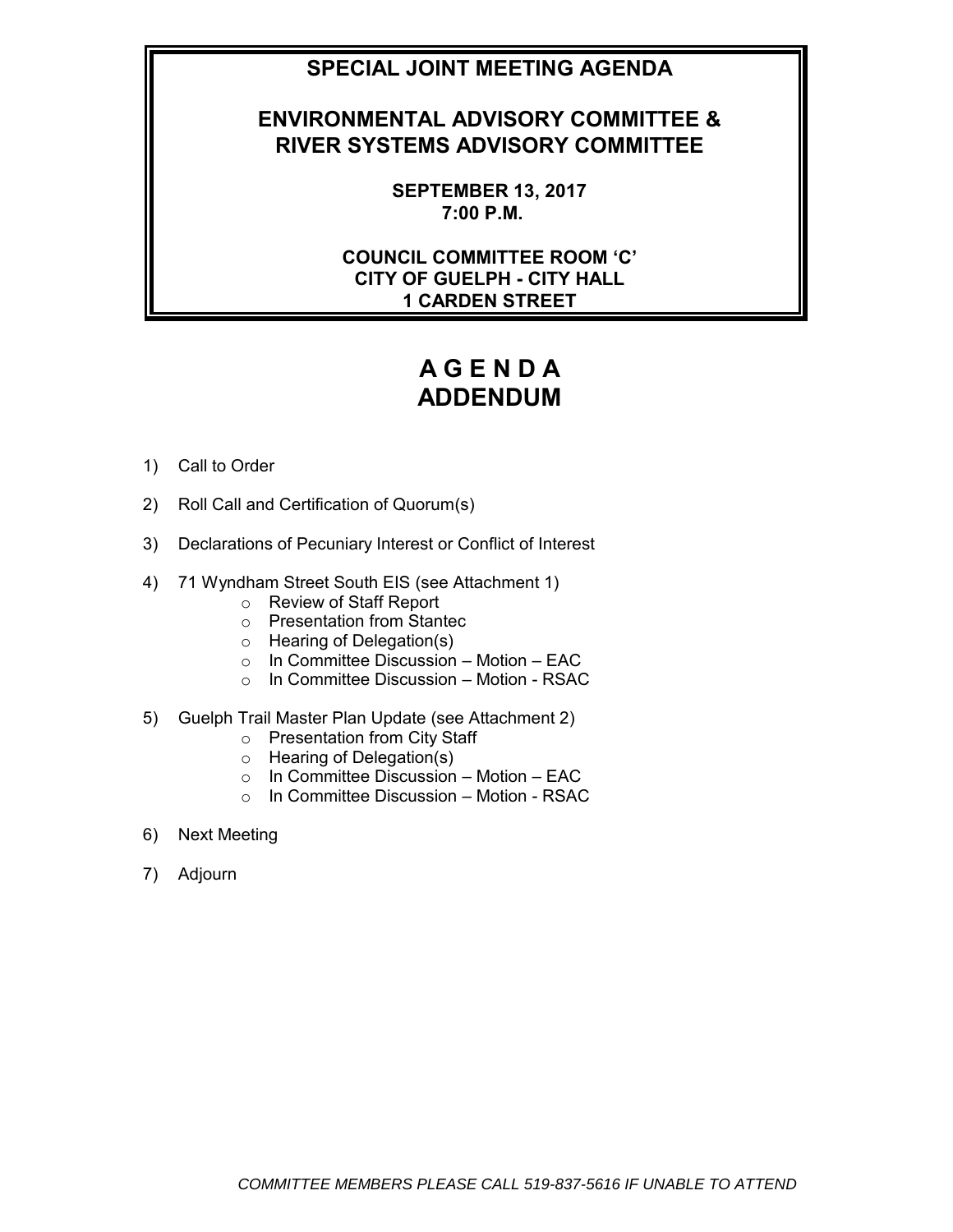

#### **Attachment 1: Staff Report Environmental Advisory Committee & River Systems Advisory Committee September 13, 2017**

# **Item 71 Wyndham St. S. Environmental Impact Study (EIS) Proposal** An OPA and ZBA to permit the development of 14-storey condominium building with 140 units (density 367 unit/ha), one level of underground parking and three levels of above-ground parking. Specialized regulations being sought include: increased in height from 10 to 14 storeys, a change in angular plane to the street to 68 degrees (from 40) and to the Speed River to 60 degrees (from 40), reduction in side and front yard setbacks. **Location** The subject property is located directly adjacent the Speed River south of Wellington Road East, on Wyndham St South. (see Appendix 1)

- **Background •** The lands fall entirely within the Speed River Watershed.
	- The site is within the Downtown Secondary Plan Area. The City's Official Plan designates portions of the site as Mixed Use 1 and Significant Natural Area. As well, the site is within the Special Policy Area and Floodway. (see Appendix 2)
	- The Significant Natural Area includes: Surface Water and Fish Habitat, Significant Valleylands, Significant Wildlife Habitat (Waterfowl Overwintering Habitat) and their buffers.
	- In addition to determining ecological and hydrological functions and establishing buffers, a primary goal of this EIS is to investigate opportunities to enhance and restore the NHS in this location.
	- The Official Plan Schedule D: Minimum and Maximum Building Heights indicates this site to be in the range of 4-10 storeys. The applicant is seeking an OPA to amend this policy to allow for an increase in height.
	- The Zoning By-law identifies these lands as a specialized Commercial Residential Zone (CR-7). (see Appendix 3)
	- City Council has approved an updated Downtown Zoning By-law which brings the Zoning By-law for the downtown area into conformity with the Downtown Secondary Plan. The proposed Zoning By-law identifies this site as D.1(H30). The Downtown Zoning By-law is under appeal to the Ontario Municipal Board.
	- The applicant is seeking a ZBA to amend the zoning from CR-7 to permit high-density residential. Specialized regulations being sought include: increased in height from 10 to 14 storeys, a change in angular plane to the street to 68 degrees (from 40) and to the Speed River to 60 degrees (from 40), reduction in side and front yard setbacks.
	- **•** The GRCA has confirmed the Regulatory Floodplain Elevation to be 311.9 masl. They have provided comments indicating no concerns with the proposed OPA and ZBA.
	- Development/redevelopment is not permitted within the 'floodway' (see attached Figure 2), development/redevelopment is permitted within the Special Policy Area subject to floodproofing requirements (see section 7.14.6.4 of the OP).
	- Planning staff are in the process of assembling and integrating comments from various departments. Comments from Parks Planning and Engineering Staff have been integrated below as it relates to the hydrologic impacts, trails and EIS elements.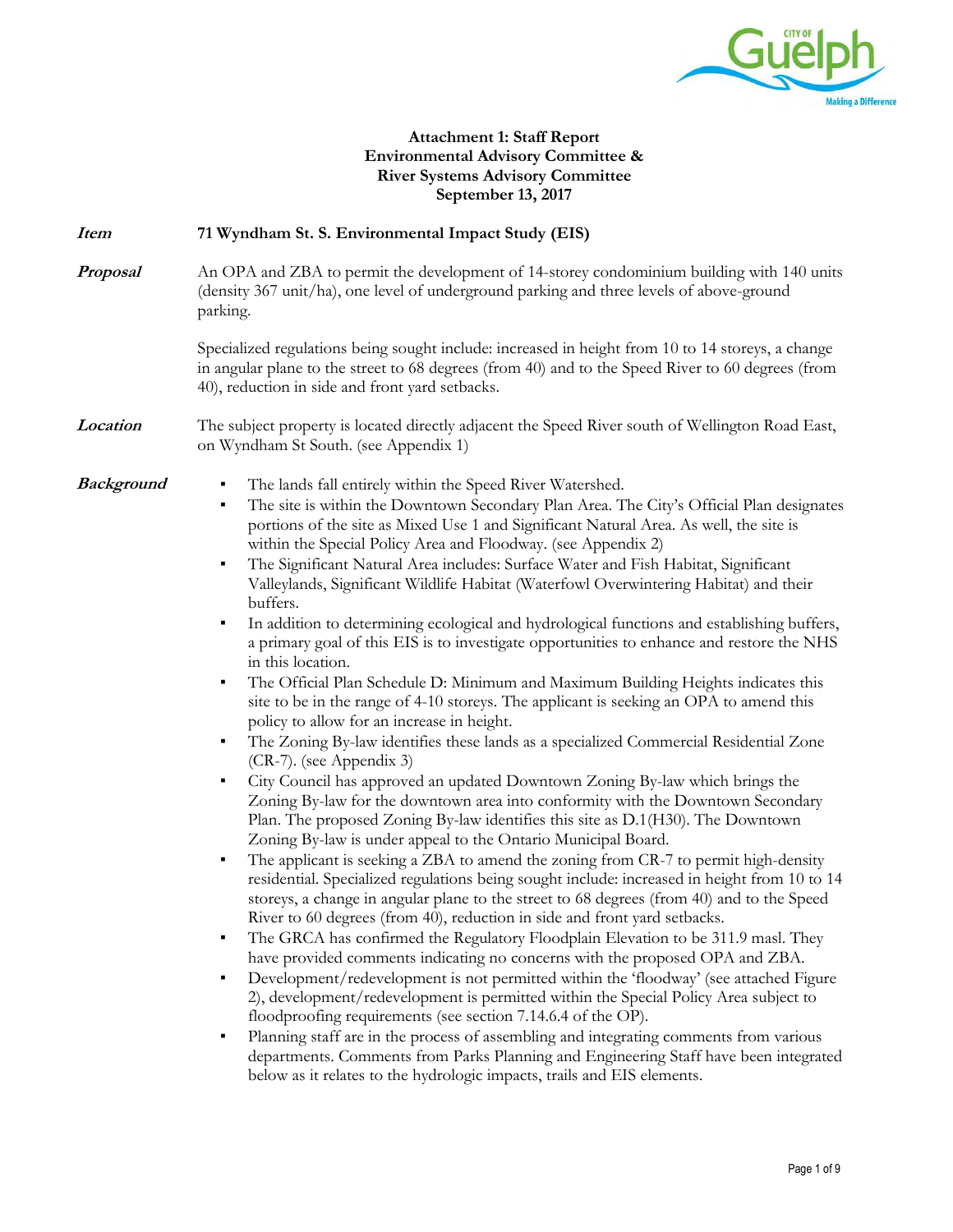

- **Comments** Staff have reviewed the EIS dated August 25, 2017 as well as the accompanying appendices including the Hydrogeological Study, the Fluvial Geomorphology Study, the Functional Servicing Report, etc. and have the following comments:
	- 1. Overall, staff found that the various reports do a good job at characterizing the site in context of the City's policies. The impact analysis could improve from integration between disciplines. The following specific information is missing in the EIS as it relates to meeting the set Terms of Reference:
		- a. Through the TOR, staff indicated that a particular focus be placed on investigating opportunities for enhancement and restoration of the Natural Heritage System particularly in relation to aquatic and riparian habitat.
		- b. In order to inform design of the floodway/valleyland and trail within it, it was requested to include the following information: flood elevation for the 2-yr to 25-yr flood events, velocities through the floodway for the 2-yr to regional flood.
		- c. During review of the TOR, it was determined that a pedestrian level wind assessment would be undertaken which could inform any wind impacts to the natural environment (i.e., river side of the building). A specific wind-wildlife assessment was not requested, but it was expected that the impact analysis would speak to potential micro-climate impacts.
	- 2. Engineering has requested that the water balance assessment will need to be updated using University of Guelph Arboretum Temperature and Precipitation from 1971- 2000.information. In addition, TDM has requested additional information as it relates to traffic analyses as well as bicycle parking and storage.
	- 3. Parks Planning staff have requested additional detail such as spot elevations adjacent to the proposed trail alignment, flood elevations for various storm events and recommendations for a hazard tree assessment to inform the trail design, some of which can be provided with an Environmental Implementation Report (i.e., hazard tree mitigation). It should be noted here that the intent for the trail is to serve as an Active Transportation Network trail which will be 2.4 m wide asphalt paved surface with 0.5 m of mow strip on either side. Environmental Planning staff would like to explore the opportunity to add some meander to the trail to allow for a more interesting space and increased opportunity for restoration.
	- 4. Consistent with City policy, staff encourage the owner to dedicate the floodway to the City.
	- 5. The Hydrogeological Study has been reviewed by Environmental Planning staff. It is notable that clay cut-off collars are recommended where services are below the seasonally high groundwater table to mitigate any changes to groundwater flow paths. As well, an increase in infiltration over existing conditions is predicted based on the reduction of impervious area (94% to 75%). A Hydrogeology Peer Review is being coordinated to support this application. In this regard, the following questions are raised by Environmental Planning staff:
		- a. Will the proposed parking garage be installed below the severely fractured limestone bedrock?
		- b. Will the parking garage require a long-term water mitigation strategy as it relates to groundwater seepage/dewatering?
		- c. The report indicates that there is potential for dewatering to be notable. Is there potential for short –term or long-term impacts to impacts groundwater seepage/discharge to the Speed River/Fish Habitat (spawning, rearing, foraging, over-wintering) or to river levels as result of the proposal?
		- d. What is the seasonally high groundwater table elevation? (Note: at time of reporting data had been collected into April)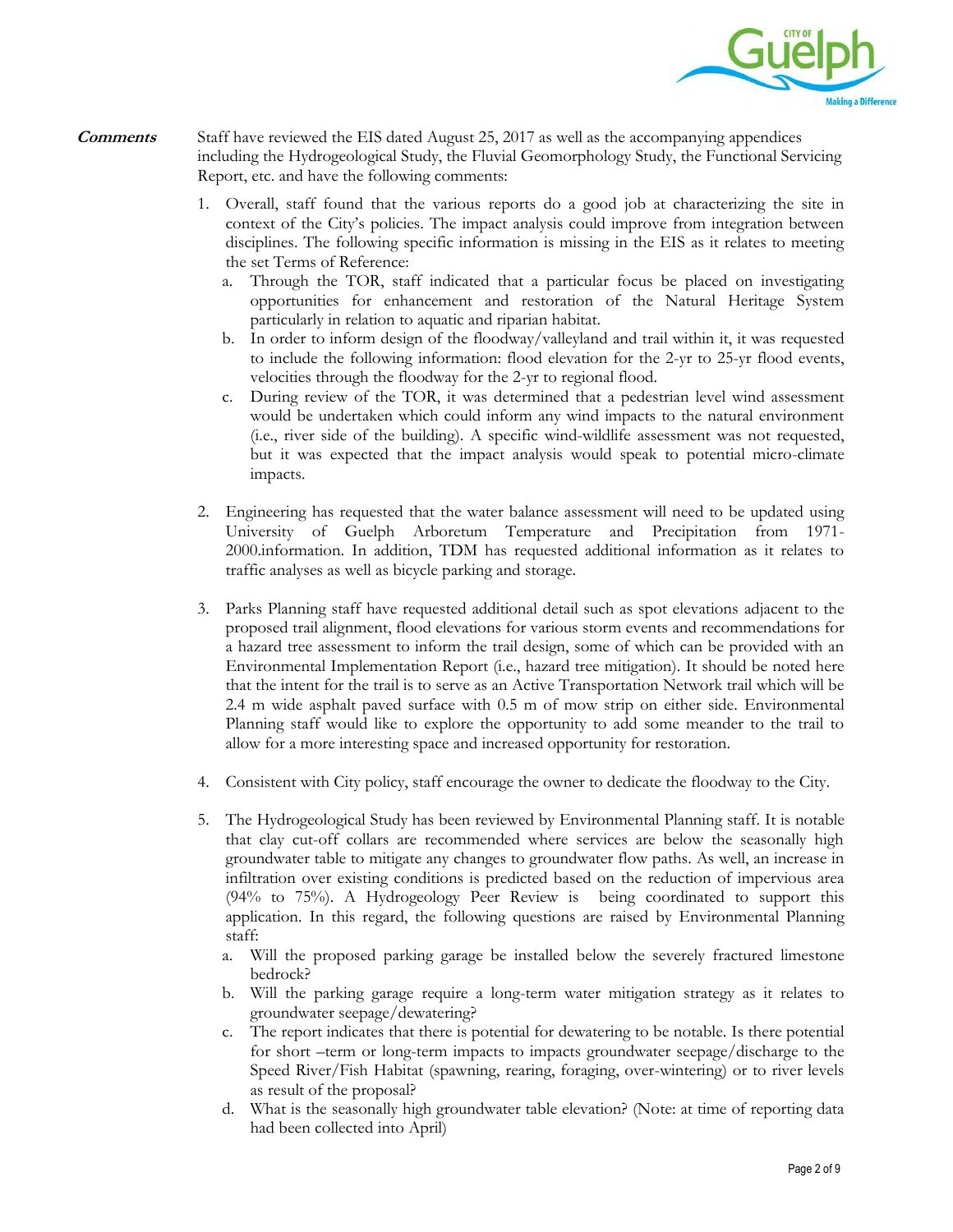

- e. Is there an optimal timing window during which dewatering activities for construction should be planned? For example, during the winter months, the Wellington Dam is typically open and the Guelph Lake Dam is typically closed, as such it may be best to plan for dewatering activities to be restricted to winter months to minimize/avoid potential impacts to fish habitat and surface water as a result of dewatering. Are there any deep over-wintering pools that would be at risk if dewatering activities were restricted to winter months?
- 6. The Fluvial Geomorphology Report has been reviewed by Environmental Staff. Unless concerns are otherwise noted by committee, there is no intent to get this study peer– reviewed. The following questions and comments are provided in relation to that report:
	- a. How many existing outfalls are present within the reach being characterized?
	- b. What is the high water mark elevation?
	- c. The EIS speaks to a moderately sized pool. From a fisheries perspective is this potential over-wintering habitat that should be managed during the construction (i.e., if dewatering occurs during winter)?
	- d. The outfall proposed to service the development is upstream of the point bar deposition area entering at an angle to the Speed River flow path. Please confirm there are no potential impacts to the point bar with this location and the anticipated 1.22 cubic metres/sec outlet rate for the 1:5 year event.
	- e. Is there opportunity to integrate the 71 Wyndham Street outlet with the existing out let that is found downstream of the point bar?
	- f. Staff acknowledge the portion of a retaining wall offsite that is failing and have relayed this information internally.
	- g. What opportunities for restoration exist on the subject property and on the adjacent City property that currently include the stream bank? Please make some recommendations for river restoration (geomorphological and fish and aquatic habitat) that can be considered through the proposal.
- 7. A change in the angular plane from the Speed River from the required 40 degrees to 60 degrees is being sought. It should be noted that that building design on the river side does include multiple step backs to mitigate concerns of canyon effects.
- 8. Development is not permitted within the Floodway, only within the Special Policy Area. A minimum 16.1 m development setback is proposed, however it is not clear where it is measured from (property line? Top of stream bank?), also note the FL zone represents the Floodway (not floodline). The floodway line needs to be georeferenced and tied to a location on the ground in order to facilitate site plan design and approval. Furthermore, no development or structures are permitted within this space (i.e., no balconies/terraces or stairways projecting into this zone). Clarification and additional metrics between the property line and the floodway zone line would be helpful.
- 9. The policy analyses and conclusions in the EIS are confusing as in some areas of the documents the wrong Official Plan document is being referenced. It should be wellunderstood that OPA 42 is in full effect and fully integrated into the current September 2014 OP consolidation. Natural Heritage System policies apply to this application, the Greenland System is no longer in effect. In fact, it is through NHS policies that staff flagged during the TOR stage that this EIS should focus on opportunities for restoration of the Significant Valleylands (floodway) and fish habitat.
- 10. Provide a post development NHS designation map which clearly illustrate all Significant Natural Areas, as well as the floodway line, and provide the digital files consistent with Section 3.6 of the City's Guidelines for Preparation of an EIS document (include excel sheets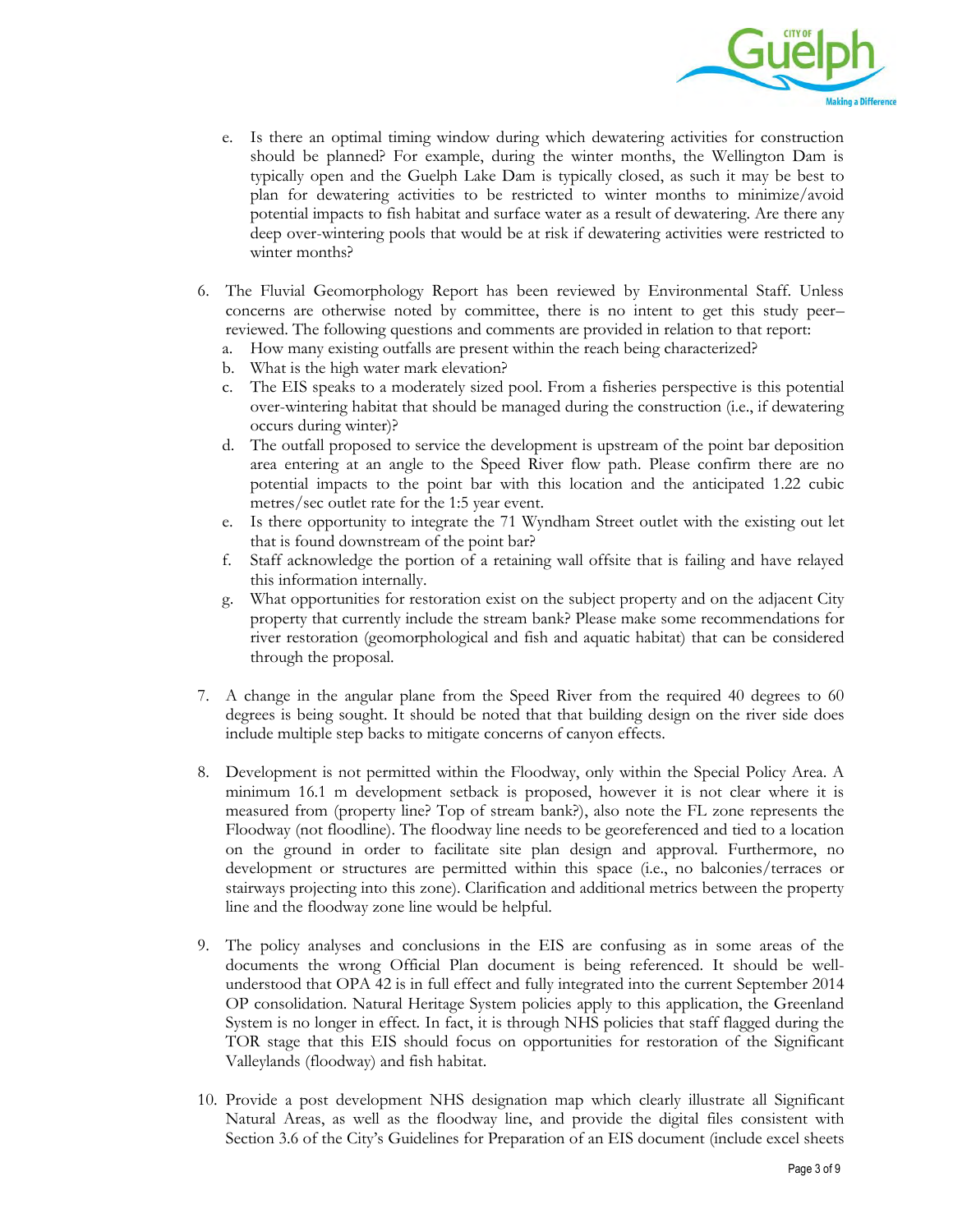

of wildlife lists).

- 11. Revise section 3.2.2 and 5.5.4 and all other references to wildlife movement which confuse the Greenlands System policies and definitions with the NHS policies. The Speed River is a significant wildlife movement corridor /ecological linkage.
- 12. Table 3-4 should be titled for turtles not waterfowl. Please revise.
- 13. The EIS needs to be clear in how it determines that identified woodlands and wetlands do not meet the criteria for designation in the Natural Heritage System, even if these communities are within the floodway and not developable. Provide additional analysis that allows the reader to follow the logic as to why the identified communities are not part of Cultural or Significant Woodlands or Provincially Significant, Locally Significant or Other Wetlands.
- 14. In Section 5.0, the natural heritage features should be discussed in the context of the City's NHS policies (i.e., Surface Water and Fish Habitat). There should be recognition here for the policies which speak to restoration opportunities.
- 15. Revise the species lists to include a column for local significance. Utilize the City's Locally Significant Species list and assess whether any locally significant species are utilizing the site or study area. Include a new section in the Report which discusses the analysis in the context of policies for habitat for significant species.
- 16. Impact Analysis: Revise section 7.0 as discussed below.
	- a. The impact analysis is framed as the development being an improvement over existing conditions because there will be a reduction in impervious surface. However, the discussion doesn't speak to the assessment in the FSR which indicates a change to the runoff system. The water balance hydrograph shows an increase in runoff volume over the existing condition. Is this correct? Assess the increase in runoff in the context of surface water (i.e., the river) and fish habitat and suggest mitigation and/or opportunities for enhancement and restoration.
	- b. Independent of the comment above, it should be recognized that the existing impairment of the site presents opportunities for enhancement and restoration consistent with the goals and objectives of the City's OP.
	- c. Cumulative impacts are not discussed in the EIS. In this context a focus should be placed on the river system and fish habitat (thermal, water quality and quantity), considering the planned intensification in the Downtown area, the changes in future temperature and precipitation patterns as well as the fisheries management objectives and natural heritage system policies. The existing fish community includes warm and coolwater species. The management strategies for the urbanized reaches of the Speed River, as indicated in the Grand River Fisheries Management Plan, recognize potential limitations and opportunities including opportunities to re-establish a limited cool and coldwater fish community through and downstream of Guelph. This is envisioned through tactics such as removal of fish barriers, rehabilitating degraded habitat, enhancement of water quality, improvement of over-wintering habitat and potential introduction of fish species. It is our commitment to ensure that successive developments in Guelph do not preclude these objectives.
	- d. What are the potential wildlife conflicts that may present themselves on site as a result of location and how are they proposed to be mitigated and managed. For example, the river is a waterfowl overwintering area and support breeding of geese and potentially other duck species. How is the design of the floodway going to ensure human-wildlife conflicts are minimized and natural functions are optimized?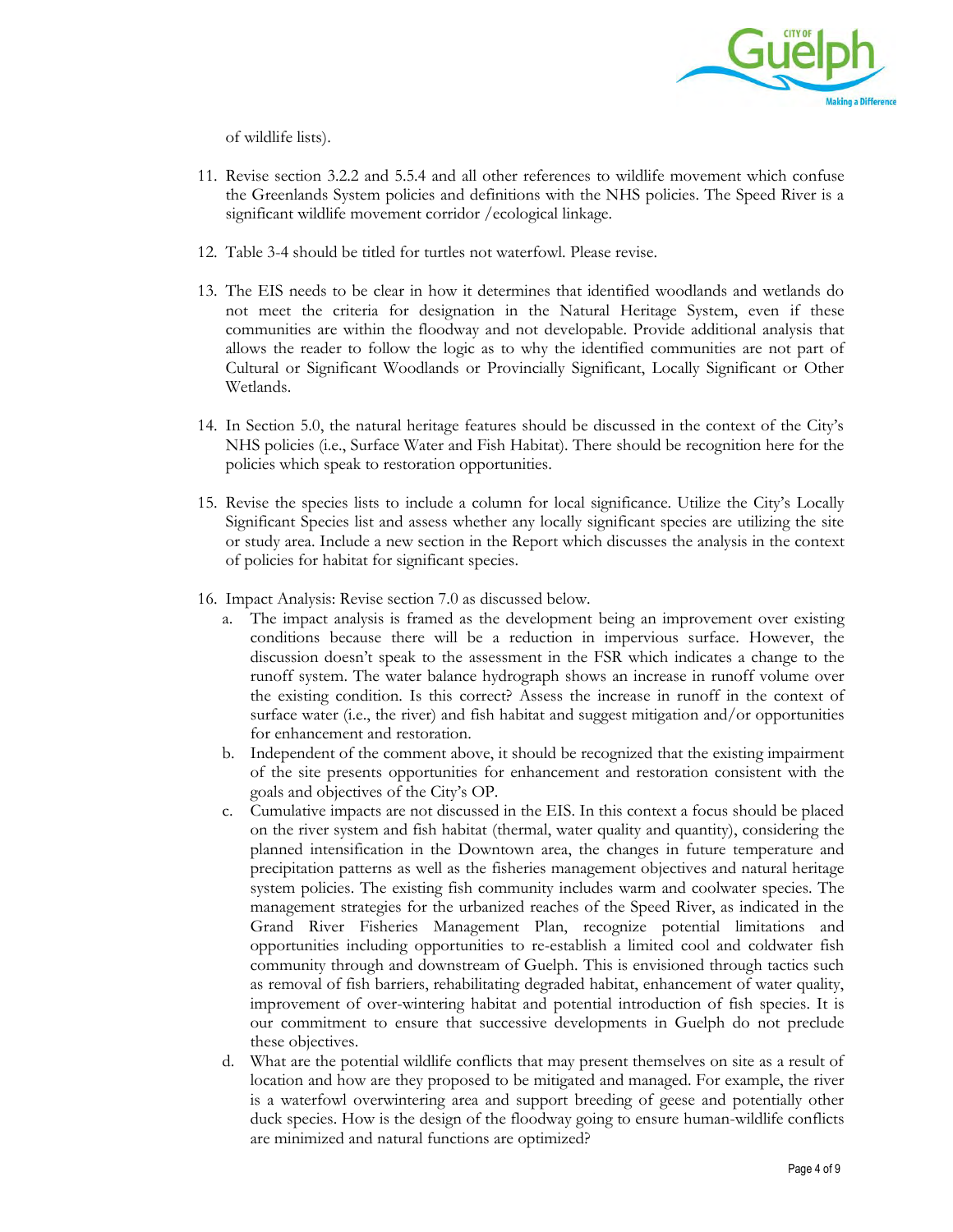

- 17. Mitigation measures:
	- a. Note that a Salt Management Plan has been prepared and will become part of the Site Plan Agreement.
	- b. Buffers: What is the proposed buffer width? Is there sufficient science to support this buffer width as being enough to protect fish habitat and surface water? Please provide some scientific support for the recommended buffer width and consult the policy framework to discuss limitations of the proposed buffer width in section 8.1. Include in the discussion what the buffer width will include: a trail and specific restoration opportunities.
	- c. Discuss mitigation techniques that can assist in reducing risk of cumulative impacts to surface water and fish habitat and support the implementation of the Fisheries Management Plan.
	- d. Discuss mitigation techniques to minimize/avoid impacts associated with human-wildlife conflicts.
	- e. The EIS should recommend Education and Outreach material for the new residents that relates to: river systems and fish habitat, emergency preparedness and response and specific information about the design of the floodway on site.
- 18. Restoration Opportunities: Based on the characterization of the existing conditions, the understanding that this site was historically a floodplain attenuating water, providing quality enhancement to the Speed and fish habitat, what restoration opportunities exist within the proposed buffer and floodway?
	- a. Are there opportunities to address any invasive species present within the reach's riparian zone, where public ownership exists?
	- b. What opportunities exist to restore surface water and fish habitat and support the implementation of the Fisheries Management Plan? Include consideration of the entire riparian zone in this area (i.e., City-owned lands). Discuss.
	- c. Staff recommend that Low Impact Development techniques be proposed to mitigate potential impacts/provide opportunity for restoration for fish habitat and surface water and Significant Valleylands. If infiltration design LID techniques are not possible other techniques should be considered (storage and conveyance) for small events including but not limited to a vegetated roof, rain gardens, soil amendments within the floodway and a landscape design within the floodway that supports natural hydrologic and ecologic function.
	- d. Include, at minimum, principles and goals be set out in the EIS to direct the detailed restoration design of the floodway as it relates to geomorphology, riparian vegetation, fish and wildlife habitat (including pollinator habitat), trail location and water management. The principles could include the need for creative design solutions recognizing the site is in the downtown core and that there is no retaining wall.
- 19. Tree Inventory and Preservation Plan (TIPP)
	- a. Identify tree ownership in the tree table.
	- b. At the Site Plan stage, the TIPP may need to be updated to reflect the restoration plan.
	- c. The City acknowledges the recommendation regarding removals within the floodway and access provision/timing.
- 20. Revise section 10. Monitoring and Recommendations to include any additional recommendations as result of revisions.
	- a. Staff suggest scoping in post-development monitoring for bird strike mitigation, for the stormwater outlet and for the restoration design of the floodway.
	- b. Based on the completeness of the resubmission (i.e., revised EIS) Staff will determine if an Environmental Implementation Report is required or whether a more scoped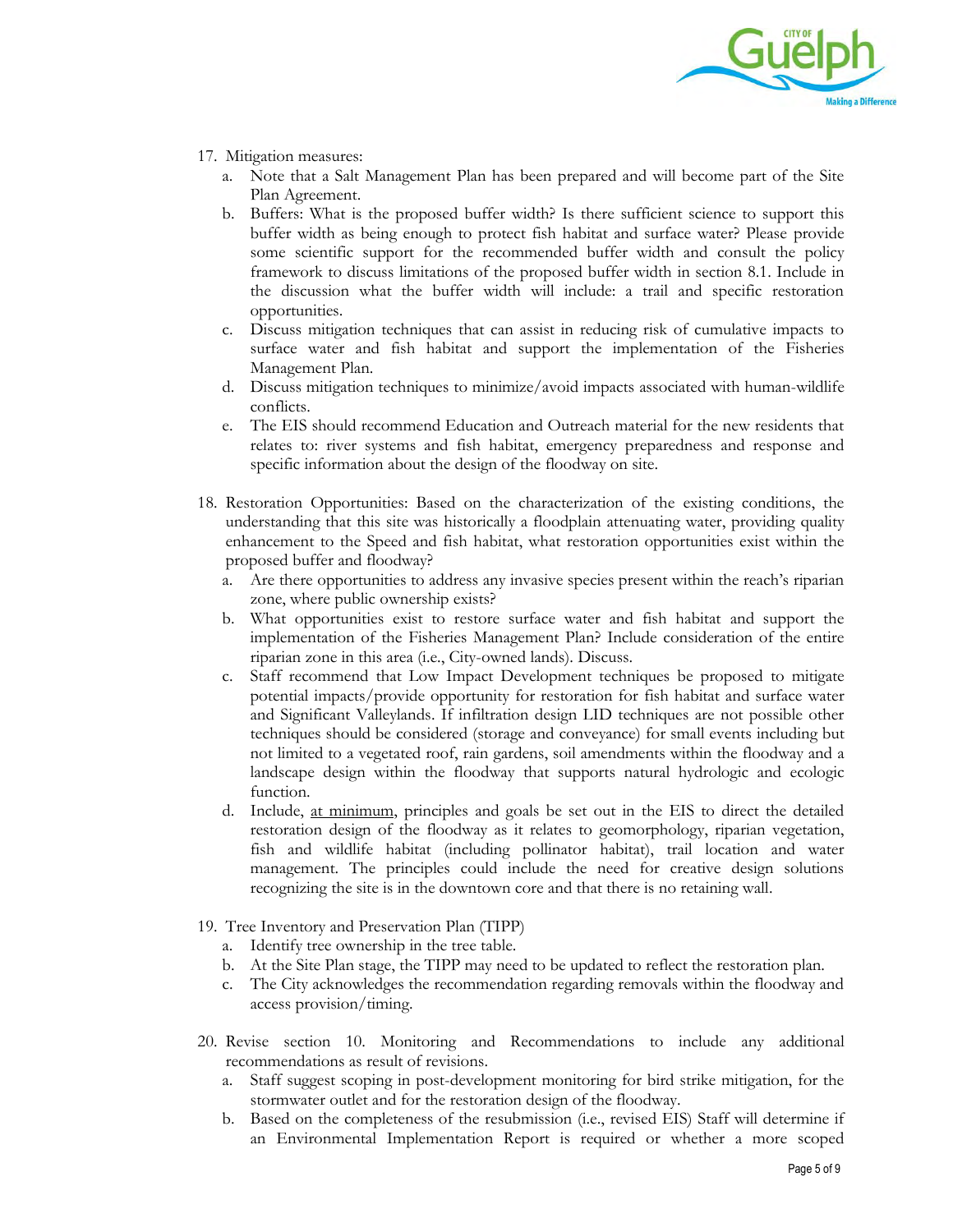

undertaking can be included as part of the Site Plan process.

**Suggested Motion**

#### **Staff recommends that the Environmental Advisory Committee and River Systems Advisory Committee conditionally support the Scoped Environmental Impact Study prepared by Stantec subject to the following:**

THAT the EIS and supporting documents be revised to the satisfaction of City staff and include:

- 1) The correct policy references to the City's current September 2014 Official Plan Consolidation throughout the entire EIS.
- 2) Hydrology information (flood elevations and velocities) and analysis is provided to support the proposed development design of the site particularly as it relates the trail and restoration design within the floodway;
- 3) A focus on opportunities for enhancement and restoration of the Natural Heritage System particularly in relation to geomorphology, riparian vegetation, fish and wildlife habitat (including pollinator habitat), trail location and water management, including, at minimum, principles and goals to direct the detailed restoration design of the floodway. Include consideration of the subject property and adjacent City-owned lands within the Floodway.
- 4) Investigation of the possibility of coupling the storm outlet with an existing location as it relates to potential long-term impacts to surface water and fish habitat.
- 5) Clarity around the proposed development setback and where it is located, as well as updated Natural Heritage System mapping and required digital files.
- 6) Additional information to support how the identified features do not meet the criteria for designation under Cultural or Significant Woodland and Provincially Significant, Locally Significant or Other wetlands.
- 7) A revised species list which includes analysis of locally significant species and an added section in the EIS which speaks to Habitat of Significant Species.
- 8) Additional impact analysis that includes specific consideration for the proposed changes to hydrology (including runoff), cumulative impacts including future development in and around the river downtown and consideration for changes to future temperature and precipitation trends, impacts to microclimate on the river side of the development and potential human-wildlife conflicts, as well as measures to mitigate any potential impacts.
- 9) Additional analysis related to the proposed buffer width being adequate and supported by science and the policy framework.
- 10) Mitigation measures to influence behavior such as education and outreach materials.
- 11) Consideration be given to including LID techniques, particularly a green roof, to mitigate potential cumulative impacts and to preserve opportunity for the City to restore the river to provide habitat for cool and some coldwater species.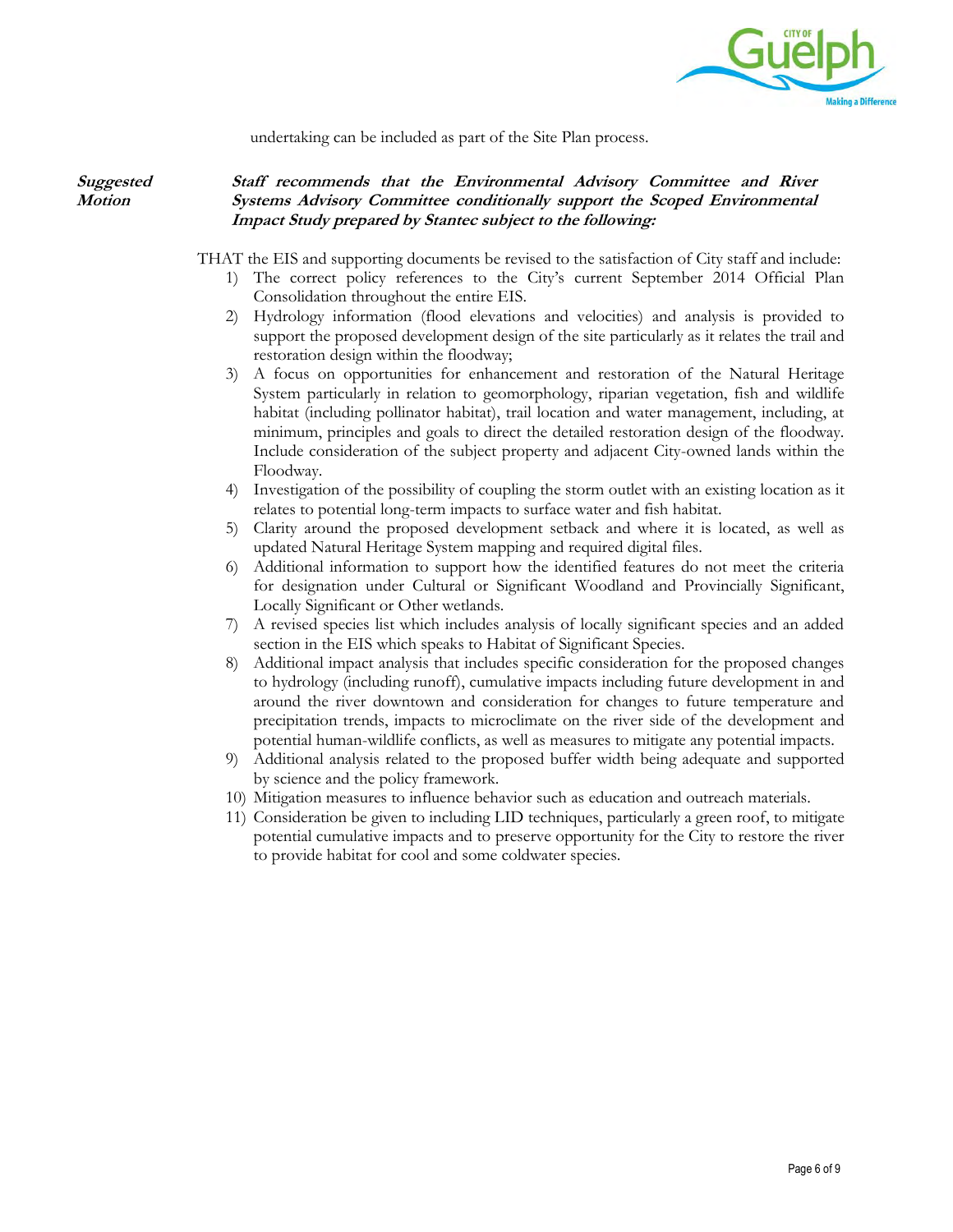

### **Appendix 1 – Location Map**

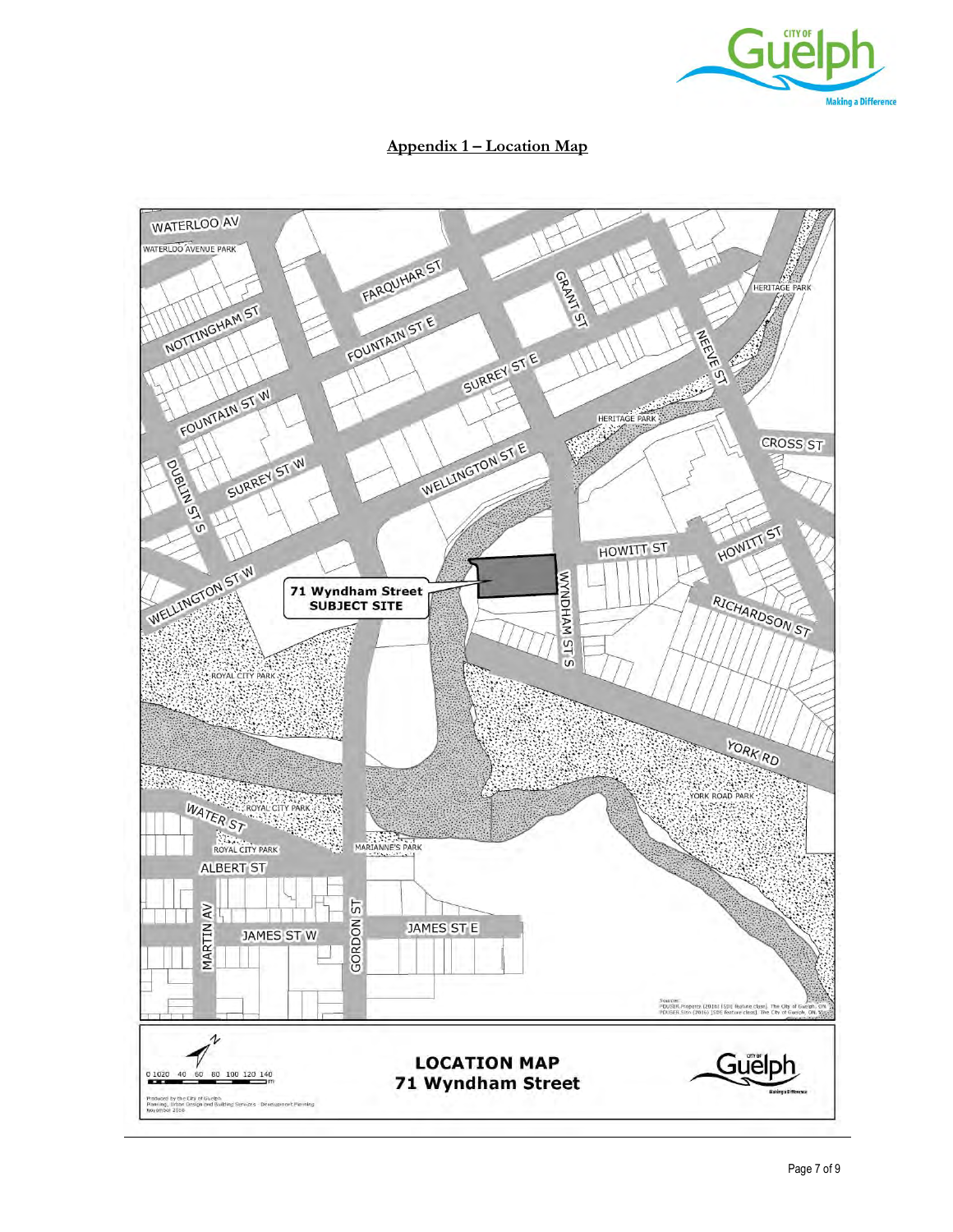

#### **Appendix 2: Downtown Secondary Plan Land Use Map Excerpt**

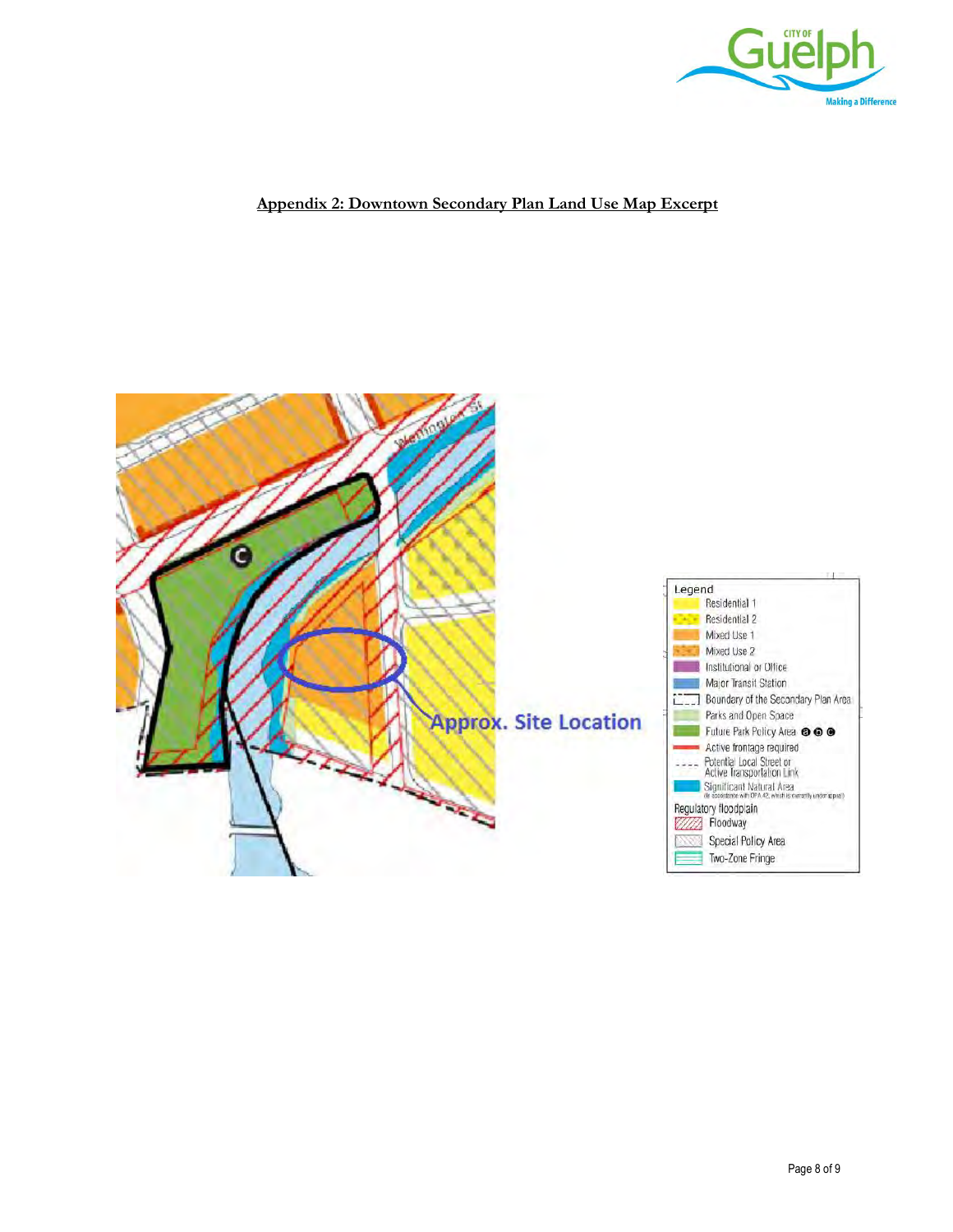

## **Appendix 3: Zoning Map Excerpt (Map 38)**